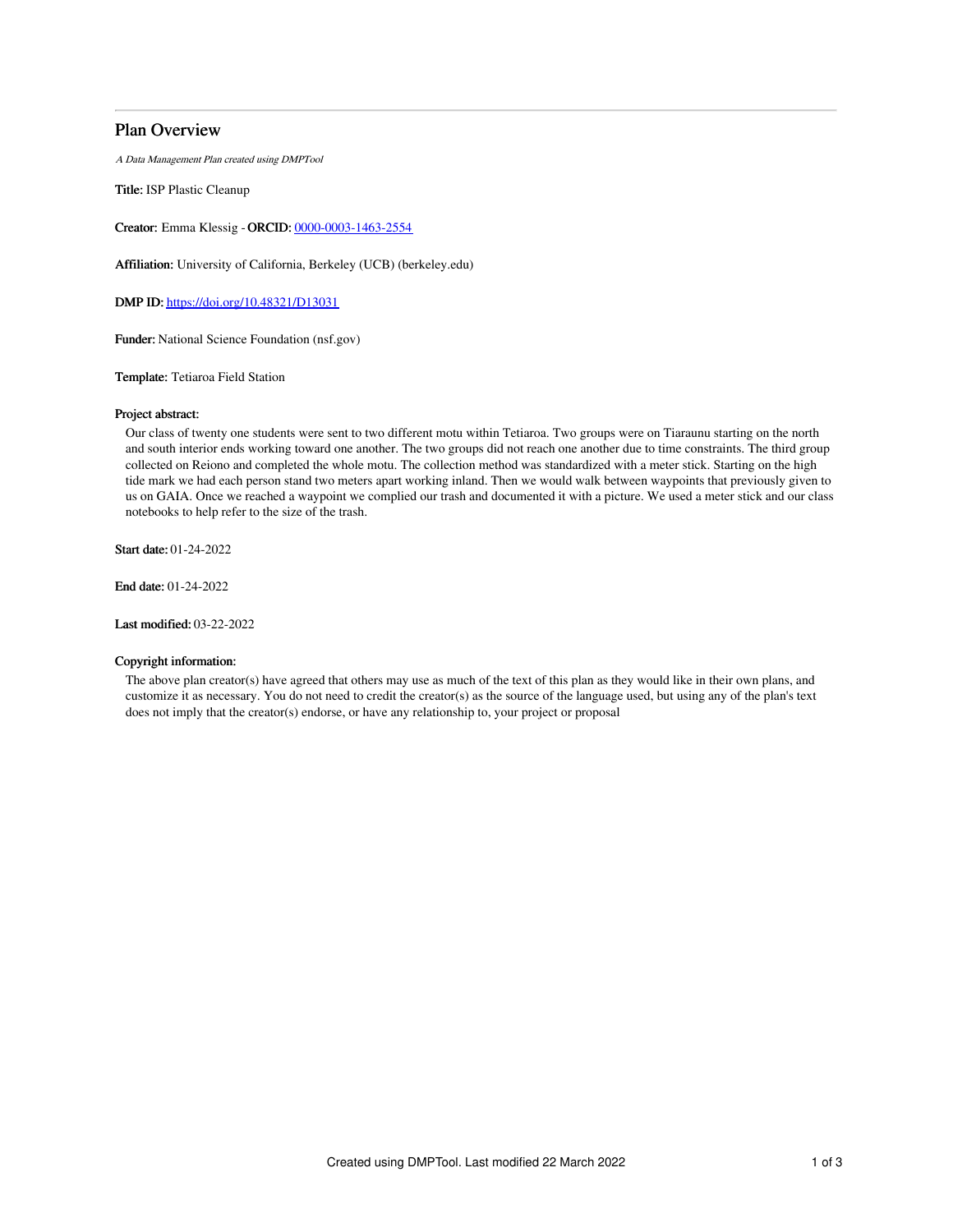# ISP Plastic Cleanup

### Methodology

#### How will data be collected or produced?

Data was generated in the form of photos with meter sticks and our field notebooks as standardization.

## Access, Data Sharing and Reuse

Will you require an embargo period prior to making your prepublication data available? If requested, an embargo period may be granted for up to [1 year] after the end date of<br>the Project as specified in its Data Management

 $\bullet$  No

N/A

Do you agree to share all prepublication data contributed to the Tetiaroa Data Trust under the CC-0 license?

Yes

N/A

Will your project include the collection of material samples? For example, archeological, geochemical (geosamples), and biological (biosamples) materials.

Yes

N/A

Please describe standards you will utilize to register sampling events, apply unique identifiers, implement relevant metadata standards, and track derived material samples, data, and outputs.

we used a meter stick and our field notebooks which each individual doing the sampling has

What are the further intended and/or foreseeable research uses for the completed dataset(s)? N/A

State any expected difficulties in data sharing, along with causes and possible measures to overcome these difficulties. N/A

### Documentation and Metadata

What documentation and metadata will accompany the data? N/A

### Ethics and Intellectual Property

How will you manage copyright and Intellectual Property Rights (IP/IPR) issues? Demonstrate that you have sought advice on and addressed all copyright and rights management issues that apply to the resource. N/A

How will you handle sensitive data. Make explicit mention of consent, confidentiality, anonymization and other ethical considerations, where appropriate. N/A

Are any restrictions on data sharing required – for example to safeguard research participants or to gain appropriate intellectual property protection?

 $\bullet$  No

N/A

Short-Term Storage, Security, and Data Management

Describe the planned quality assurance and back-up procedures, including security/storage and any use of encryption.